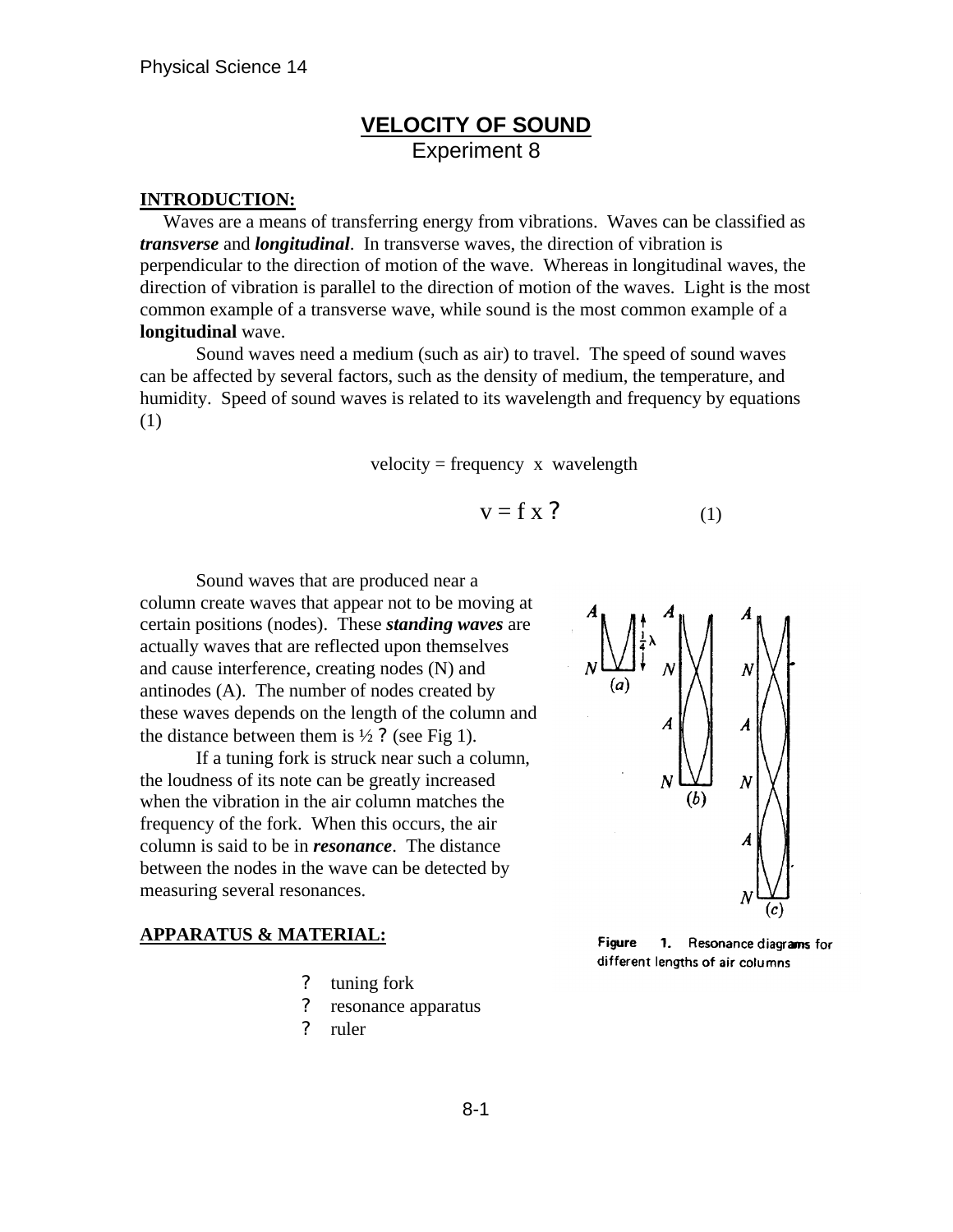## **PROCEDURE**

### **CALCULATIONS:**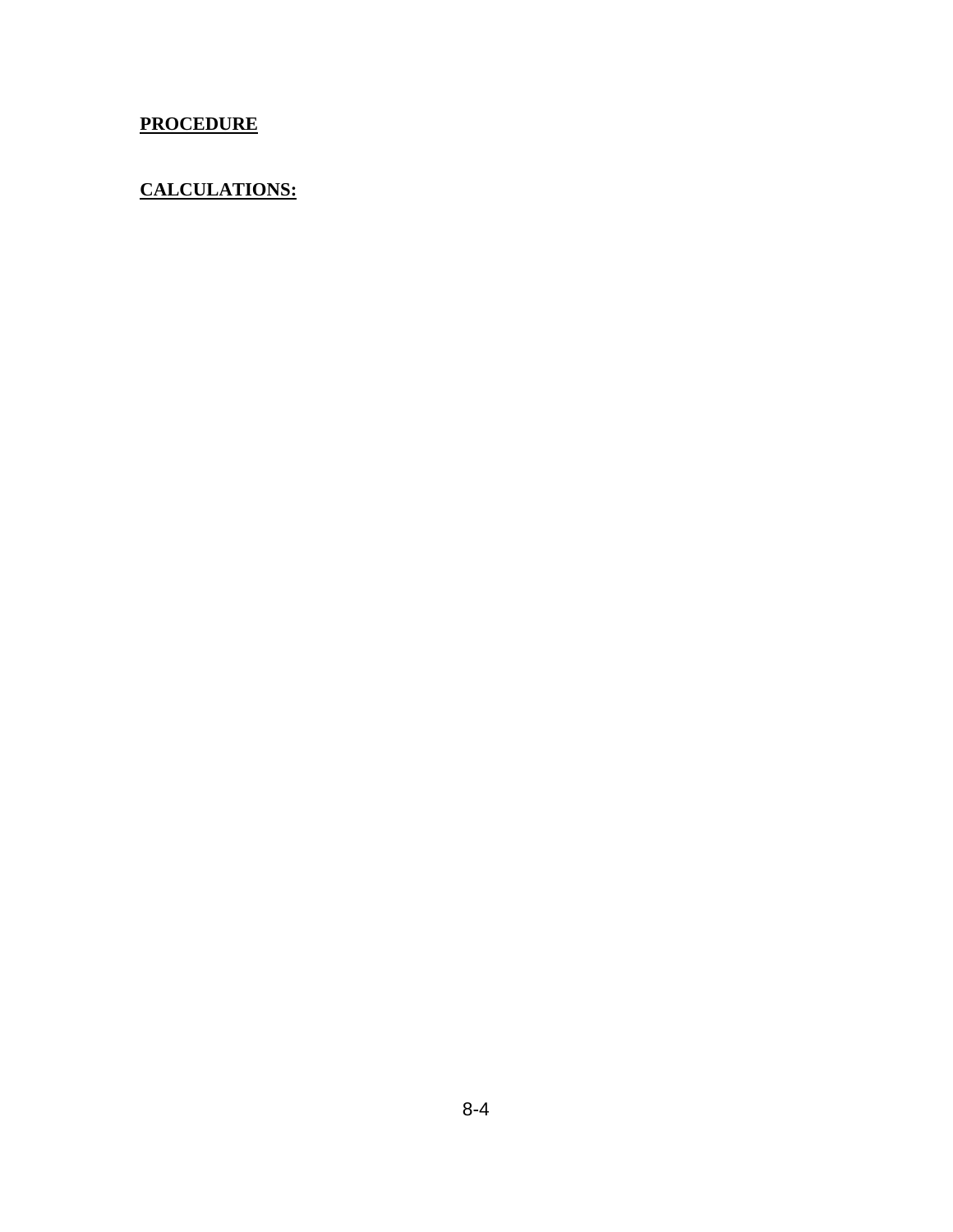Name: 2008. 2010. 2010. 2010. 2010. 2010. 2010. 2010. 2011. 2012. 2012. 2013. 2014. 2014. 2014. 2014. 2014. 20

# **REPORT FORM** Experiment 8

## **TABLE 1**

|                                         | Trial 1 | Trial 2 |
|-----------------------------------------|---------|---------|
| Frequency of tuning<br>fork $(f)$       |         |         |
| Temperature of room<br>(T)              |         |         |
| Position of first<br>resonance $(L_1)$  |         |         |
| Position of second<br>resonance $(L_2)$ |         |         |
| Position of third<br>resonance $(L_3)$  |         |         |

### **QUESTIONS:**

1. How does the wavelength change relative to the frequency of a wave?

2. Why does the sound become louder at some points in the tube?

3. What effect does temperature have on the velocity of sound? Why?